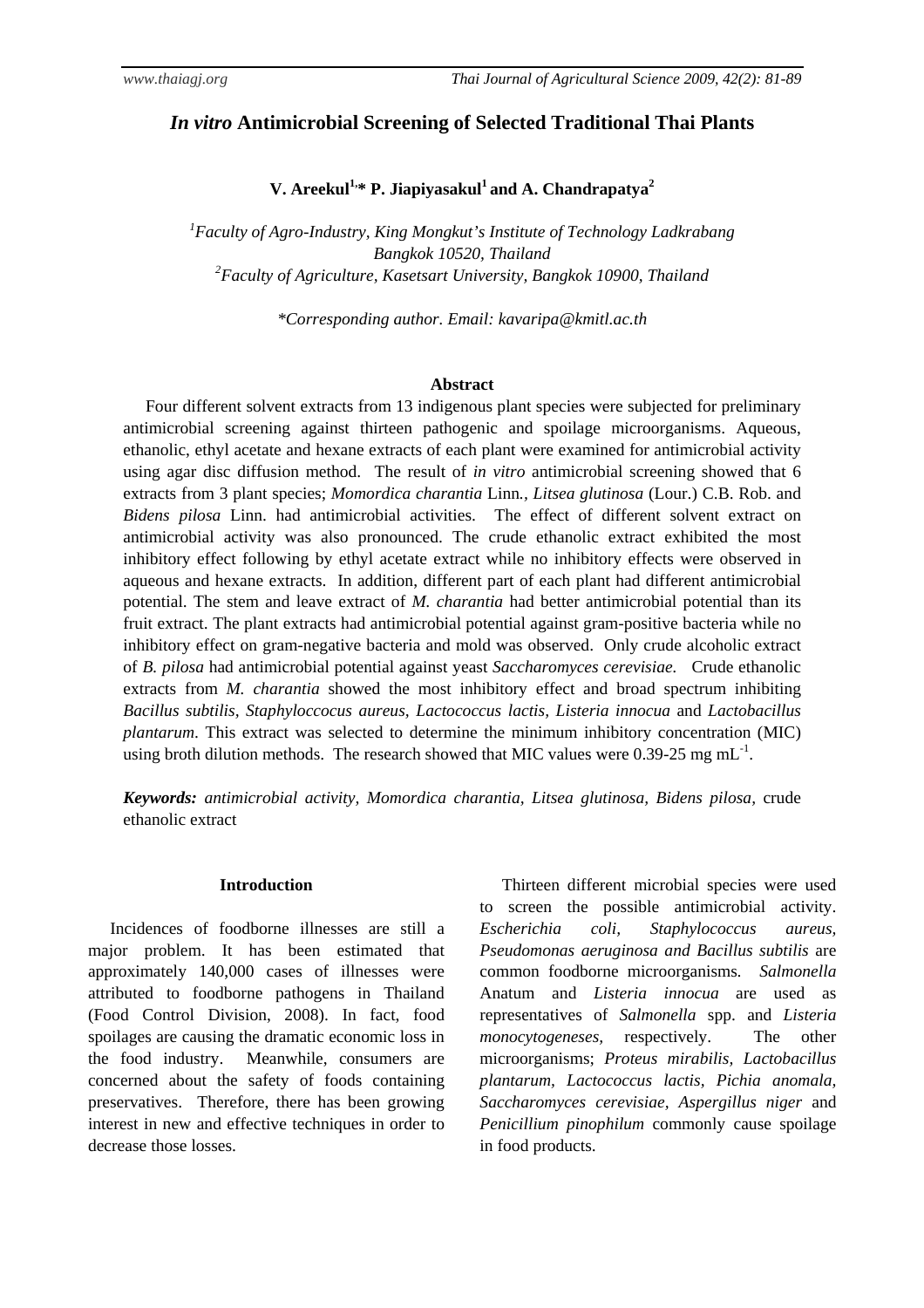For centuries, indigenous plants, widely used for flavoring foods and for folk medicinal purposes, are numerous and diverse in Thailand. In recent years, the uses of higher plants in processed foods are intensely scientific attention in the food industry as an alternative source of synthetic antimicrobials and other purposes (i.e. antioxidant activity and other food additives etc.). Major phytochemicals known as antimicrobial agents are phenolic and polyphenols, terpenoids, essential oils, alkaloids, lectins and polypeptides which are wildly various in qualitatively and quantitatively active agents among different plant species (Cowan, 1999).

A large number of plants in different locations around the world have been extracted and semipurified to individually investigate their antimicrobial activity, for example, Asia (Alzoreky and Nakahara, 2003), Taiwan (Hsieh et al., 2001), India (Ahmad and Beg, 2001), Tanzania (de Boer et al., 2005), Rwandan (Cos et al., 2002), Argentina (Muschietti et al., 2005) and Thailand (Supar-in, 2000; Chomnawang et al., 2005; Wannissorn et al., 2005).

Bitter gourd (*M. charantia*) has been used to treat various illnesses (diabetes, abortifacient, anthelmintic, malarial, kidney stone, ulcer and cancers, etc.) (Grover and Yadav, 2004). The fruit extract of bitter gourd has broad antimicrobial activity against pathogenic microorganisms for example *E. coli, Salmonella paratyphi* and *Shigella dysenterae* and *Streptomyces griseus* (Omoregbe et al., 1996; Ogata et al., 1991). The extract of *B. pilosa* is used as folk medicine in several countries and has been tested for antimicrobial activity (Rojas et al., 2006, Deba et al., 2008; Oliveira et al., 2007). Other selected plants are used as various treat for illness and few commonly used as food ingredients.

However, sufficient scientific studies of antimicrobial activities in Thai indigenous plants are limited. In addition, the different botanical varieties and geographical origins may affect the qualitative and quantitative phytochemicals in the interested plants. Otherwise, antimicrobial activities in selected microbial strains have not been reported. This study is a part of larger research project which is aimed to develop some indigenous plant species for their economic importance. The determination of potential antimicrobial activities for plant extracts will provide information for further use in food industry. Therefore, the aim of this study was to determine the antimicrobial activity of 13 selected indigenous plant extracts against 13 food spoilage and pathogenic microorganisms.

## **Materials and Methods**

## **Plant Materials**

The plants used in the work were collected in different places as described in Table 1. All fresh plants were washed with deionized water. The samples were cut into small pieces and then dried at 50°C for 24 hours. The dried plants were ground and then sieved through 80 mesh siever.

The ethnobotanical data including botanical name, local name, location and part used of selected plant species are summarized in Table 1.

## **Extraction**

The method of Dupont et al. (2006) was adopted for extraction with little modification. Each sample was subjected to four different solvents. For water extraction, each sample (1:5 w/v) was soaked at ambient temperature for 24 hours under shaking condition at 130 rpm. For 80% ethanol, hexane and ethyl acetate were used under the same conditions in the ratio of 1:4, 1:2 and 1:2 respectively. Each extract was filtered through Whatman filter paper No. 1 and then refiltered using 0.22 µm filter membrane (Sartorius, Germany). The filtrate was stored at  $-20^{\circ}$ C.

### **Microorganisms**

The microorganisms used included nine bacteria (*Escherichia coli* TISTR 1034, *Salmonella* Anatum, *Staphylococcus aureus* ATCC12600, *Listeria innocua* ATCC33090, *Pseudomonas aeruginosa* TISTR 781, *Bacillus subtilis* TISTR008, *Proteus mirabilis* TISTR100, *Lactobacillus plantarum*  ATCC14917 and *Lactococcus lactis* JCM7638), two yeasts (*Pichia anomala* TISTR5285 and *Saccharomyces cerevisiae* TISTR5051) and two molds (*Aspergillus niger* TISTR3245 and *Penicillium pinophilum* TISTR3386) were purchased from Thailand Institute of Scientific and Technological Research, Bangkok. Bacterial, lactic acid bacterial, yeast and fungi cultures were maintained on TSA-YE (Merck), MRS (Merck),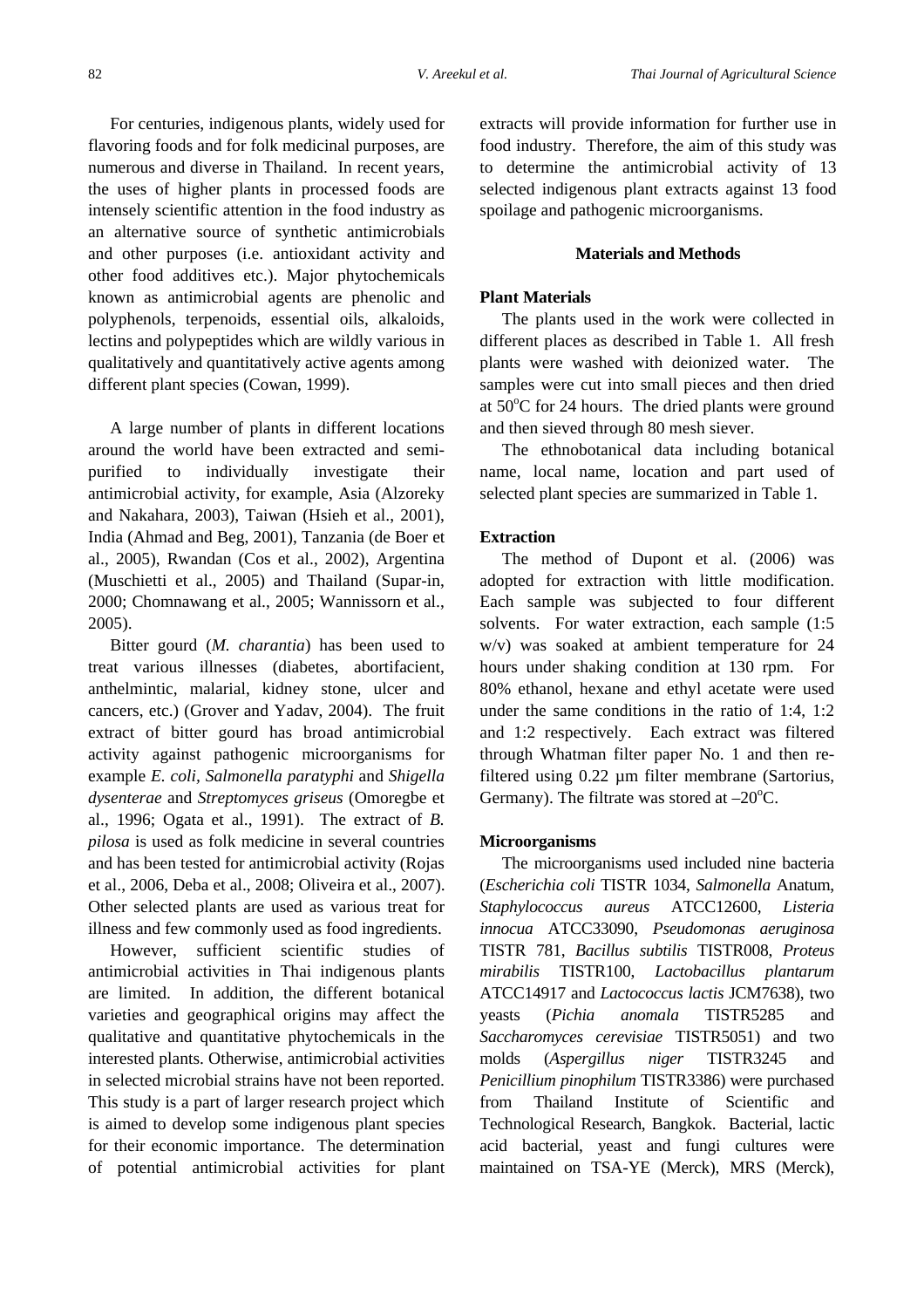| Botanical name                               | Family        | Common name                      | Location              | Part used            |
|----------------------------------------------|---------------|----------------------------------|-----------------------|----------------------|
| Azadirachta indica A. Juss.                  | Meliaceae     | Siamese neem tree                | Local market, Bangkok | seed                 |
| <i>Bidens pilosa</i> Linn.                   | Compositae    | Peun nok sai                     | Angkhang, Chaingmai   | stem and leaf        |
| <i>Budleja asiatica</i> Lour.                | Buddlejaceae  | Rachawadi pa                     | Angkhang, Chaingmai   | stem and leaf        |
| Centella asiatica Linn.                      | Umbelliferae  | Asiatic pennywort                | Local market, Bangkok | stem and leaf        |
| Commelina diffusa Burm.f.                    |               | Commelinaceae Phak plap, Bi reau | Angkhang, Chaingmai   | stem and leaf        |
| <i>Embelia ribes</i> Burm.f.                 | Myrsinaceae   | Som Jee                          | Angkhang, Chaingmai   | leaf                 |
| <i>Embelia sessiliflora</i> Kurtz            | Myrsinaceae   | Som Kui                          | Angkhang, Chaingmai   | leaf                 |
| Foeniculum vulgare Mill.                     | Umbelliferae  | Fennel                           | Local market, Bangkok | stem and leaf        |
| Justicia adhatoda Linn.                      | Acanthaceae   | Sa niat                          | Angkhang, Chaingmai   | leaf                 |
| Litsea cubeba (Lour.) Pers.                  | Lauraceae     | Ta khai tom                      | Angkhang, Chaingmai   | leaf                 |
| Litsea glutinosa (Lour.) C.B. Rob. Lauraceae |               | Mi men                           | Angkhang, Chaingmai   | leaf                 |
| Litsea salicifolia Neex ex Roxb.             | Lauraceae     | Mi bang                          | Angkhang, Chaingmai   | leaf                 |
| <i>Momordica charantia Linn.</i>             | Cucurbitaceae | Bitter cucumber                  | Local market, Bangkok | fruit, stem and leaf |

**Table 1** List of plants used in this study.

Source: The plants were identified by Prof. Dr. Sutharm Areekul (Faculty of Agriculture, Kasetsart University, Thailand).

SDB (Scharlau) and SDA (Scharlau) slants, respectively. All cultures were sub-cultured monthly and subsequently stored at  $4^{\circ}$ C.

#### **Culture Preparation**

A loopful of each tested bacterial/yeast strain was aseptically transferred into 5 mL of their maintained media and incubated at  $37^{\circ}$ C for 18-24 hours before use. The optical density at 600 nm of each active culture was adjusted using fresh broth to obtain approximately  $10^6$  CFU mL<sup>-1</sup>. Bacterial counts were confirmed by planting out on their suitable media and incubated for 48 hours.

For fungi, they were cultured on SDA for 4-7 days at 30°C. The spore suspension was prepared by washing the slant culture with 0.1% sterile Tween 80. The spore suspension was counted by haemacytometer and diluted with the same diluents to obtain the final concentration of each strain of  $10^6$  spore mL<sup>-1</sup>.

#### **Screening for Antimicrobial Activities**

Antimicrobial tests were carried out by a little modification from double layer procedure of Oonmetta-aree et al. (2006). The concentration of cell suspension uniformly yielded  $10^6$  CFU mL<sup>-1</sup> in the TSA-YE plates for bacteria, MRS for lactic

acid bacteria and SDA plates for yeast and fungi. The discs (diameter, 6 mm) were each impregnated with 20 µL of crude extracts, dried and then placed on the inoculated agar.

The plates were incubated at  $37^{\circ}$ C for 24 hours for bacteria whereas the incubation of  $30^{\circ}$ C for 24-48 hours was used for yeast and fungi. On each plate, an appropriate reference antibiotic assay disc was applied depending on tested microorganisms. The positive control for bacteria and for yeast and fungi were chloramphenical and nystatin, respectively, whereas the negative controls were extracted solvents. Diameter of inhibition zone was measured. Each experiment was carried out in triplicate and the means of the diameter of the incubation zones were calculated.

## **Determination of Minimal Inhibitory Concentration (MIC)**

The determination of MIC using broth dilution method was applied on extracts that already proved for their high efficacy against tested microorganisms. The filtrate was evaporated under the vacuum at  $45^{\circ}$ C and then freeze-dried to complete dryness. The residue re-dissolved in sterile water to give the stock concentration of 1,000 mg  $mL^{-1}$ . The stock concentration was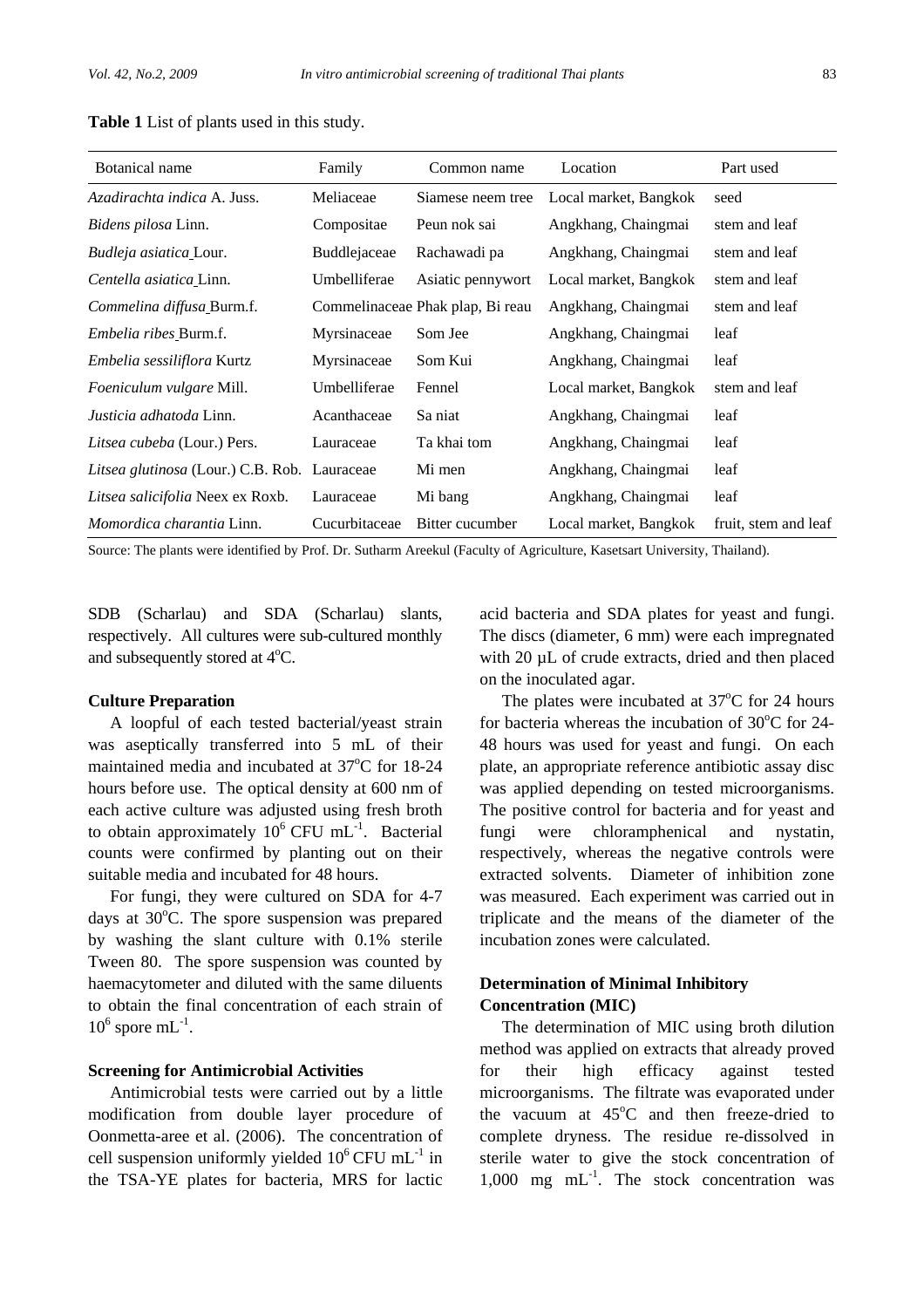serially diluted to TSB-YE broth in order to observe their activities at lower concentrations. Bacteria inoculum was added into the broth at the concentration of  $10^6$  CFU mL<sup>-1</sup> and then cultured at appropriated temperature. Every 4 hours, the samples were taken for microbial count to evaluate mode of actions, bacteriostatic and bactericidal action.

## **Statistical Analysis**

The triplicate data were subjected to an analysis of variance for a completely random design using statistical program. The Duncan test was used to compare the differences among means at the level of 0.05.

## **Results**

The total of thirteen selected plants were prepared in extracts of four different forms, namely aqueous, ethanolic, ethyl acetate and hexane extracts. Among them, the aqueous extract gave the highest yield (% concentration  $w/v$ ) followed by ethanolic and hexane extracts in each plant sample

(the result not shown). All extracts were tested against nine bacteria, two yeasts and two fungi. Antimicrobial activities were observed in ethanolic and ethyl acetate extracts while no inhibition in aqueous and hexane extracts was found. The results of the antimicrobial screening of various ethanolic plant extracts are shown in Table 2. Antimicrobial activities were found in three ethanolic plant extracts of different plant parts: *B. pilosa* (leave), *L. glutinosa* (leave) and *M. charantia* (stem and leave) which had antimicrobial potential against gram-positive bacteria, *Staph. aureus, Lis. innocua* and *B. subtilis.* The inhibition of *Lc. lactis* and *Lb. plantarum* were only observed from *M. charantia* (stem and leave) extract. The fruit of *M. charantia* showed inhibitory effect against *Lis. innocua* and *B. subtilis.* From the results, *M. charantia* produced outstanding antimicrobial effect with inhibition zone greater than 8.79 mm indicating the gram-positive bacteria to be more susceptible than gram-negatives. No inhibitory effects on gram-negative bacteria, yeast and mold were observed except the inhibition of *Sc. cerevisiae* from *B. pilosa* (Table 3).

**Table 2** Antibacterial activity of ethanolic plant extracts using disc diffusion assay.

|                         |         | Inhibition zone diameter <sup><math>\perp</math></sup> (mm) |                                                                        |                        |                          |                  |                                                             |                        |         |           |
|-------------------------|---------|-------------------------------------------------------------|------------------------------------------------------------------------|------------------------|--------------------------|------------------|-------------------------------------------------------------|------------------------|---------|-----------|
| Plant                   | Conc.   |                                                             |                                                                        | Gram positive bacteria |                          |                  |                                                             | Gram negative bacteria |         |           |
|                         | (% w/v) | Staph.<br>aureus                                            | Lis. innocua B. subtilis                                               |                        | Lb.<br>plantarum         | Lc. lactis       | P. mirabilis                                                | Ps.<br>aeruginosa      | E. coli | S. Anatum |
| A. indica               | 7.24    |                                                             |                                                                        |                        |                          |                  |                                                             |                        |         |           |
| B. asiatica             | 7.37    |                                                             |                                                                        |                        |                          |                  |                                                             |                        |         |           |
| B. pilosa               | 5.91    |                                                             | $9.98 \pm 0.52$ a 7.62 $\pm$ 0.18c 7.12 $\pm$ 0.56c                    |                        |                          | ٠                |                                                             |                        |         |           |
| C. asiatica             | 7.62    |                                                             |                                                                        |                        |                          |                  |                                                             |                        |         |           |
| C. diffusa              | 2.35    |                                                             |                                                                        |                        |                          |                  |                                                             |                        |         |           |
| E. ribes                | 6.08    |                                                             |                                                                        |                        |                          |                  |                                                             |                        |         |           |
| E. sessiliflora         | 7.26    |                                                             |                                                                        |                        | $\overline{\phantom{a}}$ | ۰                |                                                             |                        |         |           |
| F. vulgare              | 7.26    |                                                             |                                                                        |                        |                          |                  |                                                             |                        |         |           |
| J. adhatoda             | 5.34    |                                                             |                                                                        |                        |                          |                  |                                                             |                        |         |           |
| L. cubeba               | 8.19    |                                                             |                                                                        |                        |                          | ÷,               |                                                             |                        |         |           |
| L. glutinosa            | 6.97    |                                                             | $8.78 \pm 0.83b$ $8.40 \pm 0.26b$ $9.73 \pm 0.53b$                     |                        |                          |                  |                                                             |                        |         |           |
| L. semecarpifolia       | 4.44    |                                                             |                                                                        |                        |                          |                  |                                                             |                        |         |           |
| M. charantia            |         |                                                             |                                                                        |                        |                          |                  |                                                             |                        |         |           |
| (Stem and leaves)       | 5.89    |                                                             | $9.99 \pm 0.52$ a $9.33 \pm 0.54$ a $10.77 \pm 0.63$ a $8.79 \pm 0.23$ |                        |                          | $9.41 \pm 0.24$  |                                                             |                        |         |           |
| M. charantia<br>(fruit) | 7.61    |                                                             | $7.44 \pm 0.43c$ 9.30 $\pm$ 0.58b                                      |                        |                          |                  |                                                             |                        |         |           |
| Chloramphenicol         |         | $21.34 \pm 0.31$                                            | $28.90 \pm 0.49$ 19.40 $\pm$ 0.78                                      |                        | $23.81 \pm 0.68$         | $20.50 \pm 0.36$ | $21.37\pm0.59$ $18.93\pm0.71$ $19.96\pm0.72$ $22.33\pm0.70$ |                        |         |           |

 $\mu$  Diameter of disc (6 mm), (-) no inhibition, Chloramphenical (positive control), the difference in letter on column represented different statistic at 95%.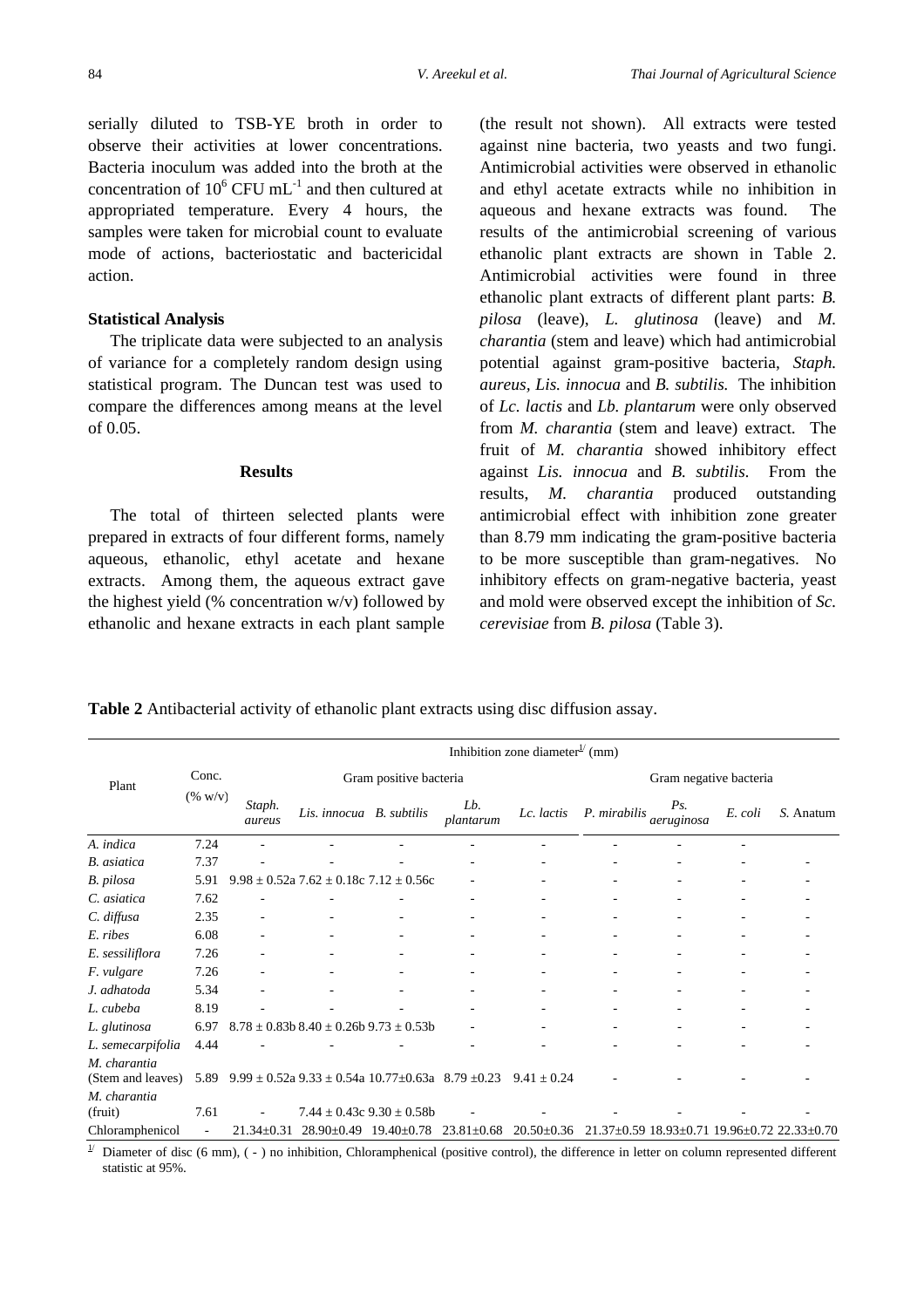|                      | Inhibition zone diameter <sup><math>1/</math></sup> (mm) |                  |                  |                  |  |  |  |  |
|----------------------|----------------------------------------------------------|------------------|------------------|------------------|--|--|--|--|
| Plant extract        | Pi. anomala                                              | Sc. cerevisiae   | A. niger         | Pen. pinophilum  |  |  |  |  |
| A. indica            |                                                          |                  |                  |                  |  |  |  |  |
| B. asiatica          |                                                          |                  |                  |                  |  |  |  |  |
| B. pilosa            |                                                          | $8.79 \pm 0.52$  |                  |                  |  |  |  |  |
| C. asiatica          |                                                          |                  |                  |                  |  |  |  |  |
| C. diffusa           |                                                          |                  |                  |                  |  |  |  |  |
| E. ribes             |                                                          |                  |                  |                  |  |  |  |  |
| E. sessiliflora      |                                                          |                  |                  |                  |  |  |  |  |
| F. vulgare           |                                                          |                  |                  |                  |  |  |  |  |
| J. adhatoda          |                                                          |                  |                  |                  |  |  |  |  |
| L. cubeba            |                                                          |                  |                  |                  |  |  |  |  |
| L. glutinasa         |                                                          |                  |                  |                  |  |  |  |  |
| L. semecarpifolia    |                                                          |                  |                  |                  |  |  |  |  |
| M. charantia         |                                                          |                  |                  |                  |  |  |  |  |
| (Stem and leaves)    |                                                          |                  |                  |                  |  |  |  |  |
| M. charantia (fruit) |                                                          |                  |                  |                  |  |  |  |  |
| Nystatin             | $9.84 \pm 0.40$                                          | $19.84 \pm 0.49$ | $19.49 \pm 0.66$ | $12.44 \pm 0.52$ |  |  |  |  |

**Table 3** Antifungal activity of alcoholic plant extracts using disc diffusion assay.

 $1\prime$  Diameter of disc (6 mm), ( - ) no inhibition, Chloramphenical (positive control), the difference in letter on column represented different statistic at 95%.

The results of the antimicrobial screening of various ethyl acetate plant extracts are shown in Table 4. Of thirteen indigenous plants, the extracts from 2 plant species, *L. glutinosa* and *M. charantia*  (stem and leaves), inhibited *B. subtilis* and *Lis. innocua* while only *L. glutinosa* inhibited *Staph. aureus*. None of the negative control used had antimicrobial activity. No inhibitory effects on gram-negative bacteria, yeasts and molds were observed. The result indicated the effect of solvent extract on the antimicrobial potential.

The minimum inhibitory concentrations (MICs) using broth dilution methods of *M. charantia* were also investigated (Table 5). The MIC is defined as the lowest concentration to inhibit initial inoculum. *Staph. aureus, Lis. innocua, B. subtilis* and *Lc. lactis* had MIC values of 25,3.52, 0.39 and 2.35 mg  $mL^{-1}$ , respectively.

Mode of action of *M. charantia* was determined by studying the growth of *Staph. aureus, Lis. innocua, B. subtilis* and *Lc. lactis* at three different concentrations (Figure 1). The bactericidal effect is defined as the lowest concentration needed to kill 99.9% of the initial inoculum after 24 hour incubation (NCCLS, 1999). The bacteriostatic effects on *Staph. aureus, Lis. innocua* and *Lc. lactis*

were observed whereas the bactericidal effect was found in *B. subtilis.* The results indicated that the minimum bactericidal concentration (MBC) value was 0.48 mg  $mL^{-1}$  of crude ethanolic extract for *B*. *subtilis* while MBCs were not observed in other microorganisms at the tested concentrations. The MIC values of 0.39, 2.35, 3.52 and 25 mg  $mL^{-1}$ were determined against *B. subtilis, Lc. lactis, Lis. innocua* and *Staph. aureus*, respectively.

## **Discussion**

Depending on the ability to dissolve in different polarity, each solvent extracted different phytochemicals resulting in different quantitative and quantitative active agents (Cowan, 1999). The effect of solvent extraction found that the aqueous extract provided the highest yield but no inhibitory effect was observed in this solvent. The similar result was also observed by Rosa et al. (1993). The aqueous extract obtained the highest yield (%) followed by less polarity solvents. Cowan (1999) indicated that aqueous extraction could be ineffective because water soluble compounds might interrupt the antimicrobial effect. In addition, antimicrobial phytochemicals are soluble in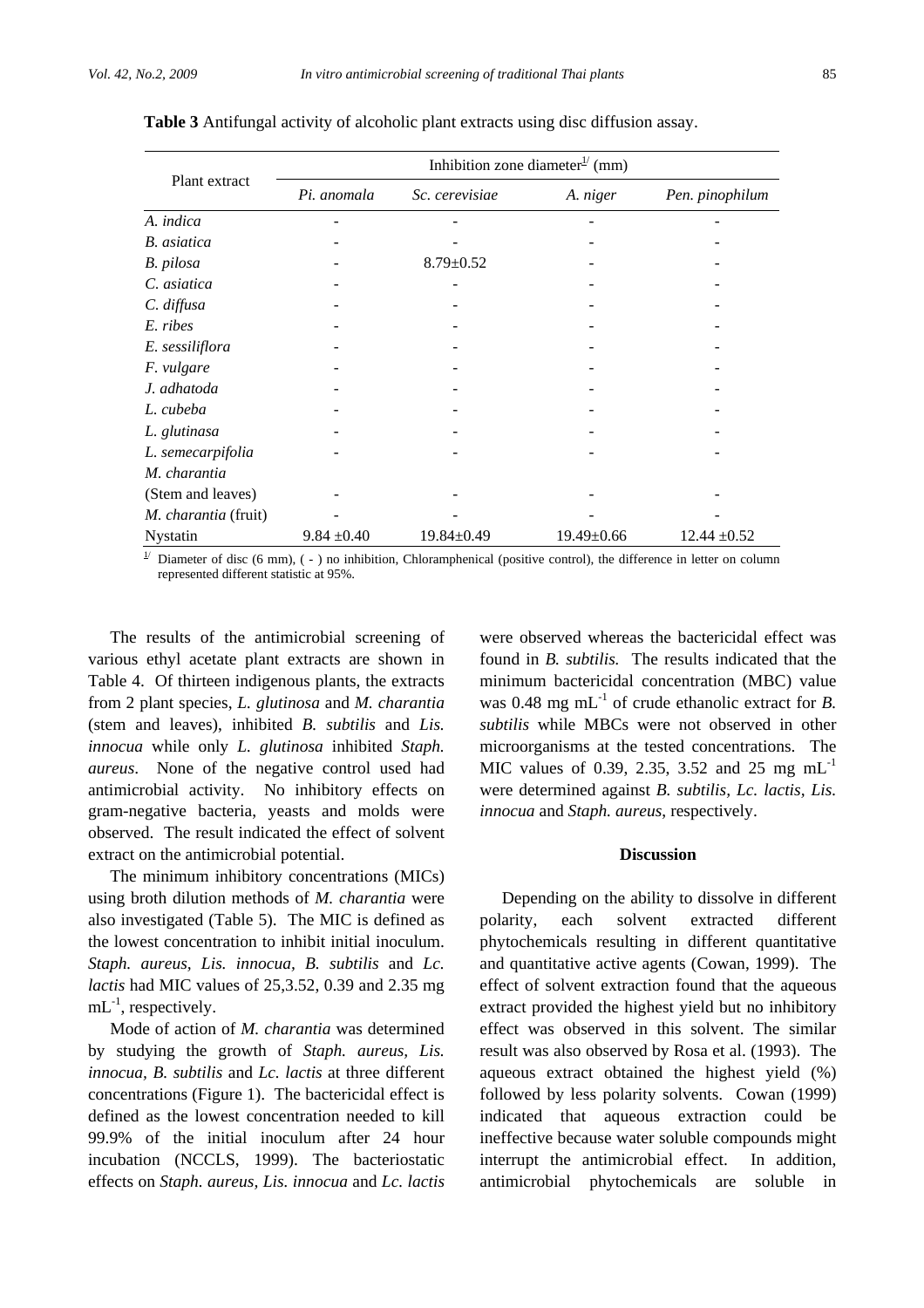|                                   |         |                  |                                             |                          |                  | Inhibition zone diameter <sup><math>1/</math></sup> (mm) |              |                        |         |                                                             |
|-----------------------------------|---------|------------------|---------------------------------------------|--------------------------|------------------|----------------------------------------------------------|--------------|------------------------|---------|-------------------------------------------------------------|
| Plant                             | Conc.   |                  |                                             | Gram positive bacteria   |                  |                                                          |              | Gram negative bacteria |         |                                                             |
|                                   | (% w/v) | Staph.<br>aureus | Lis. innocua B. subtilis                    |                          | Lb.<br>plantarum | Lc. lactis                                               | P. mirabilis | Ps.<br>aeruginosa      | E. coli | S. Anatum                                                   |
| A. indica                         | 1.17    |                  |                                             |                          |                  |                                                          |              |                        |         |                                                             |
| <b>B.</b> asiatica                | 1.21    |                  |                                             |                          |                  |                                                          |              |                        |         |                                                             |
| B. pilosa                         | 2.80    | ٠                |                                             | ۰                        | ٠                | $\sim$                                                   |              |                        |         |                                                             |
| C. asiatica                       | 1.15    |                  |                                             |                          |                  |                                                          |              |                        |         |                                                             |
| C. diffusa                        | 0.83    |                  |                                             |                          |                  |                                                          |              |                        |         |                                                             |
| E. ribes                          | 6.01    | ٠                | ٠                                           | $\overline{\phantom{a}}$ |                  | $\overline{\phantom{a}}$                                 |              |                        |         |                                                             |
| E. sessiliflora                   | 7.66    |                  |                                             |                          |                  |                                                          |              |                        |         |                                                             |
| F. vulgare                        | 4.90    |                  |                                             |                          |                  | ٠                                                        |              |                        |         |                                                             |
| J. adhatoda                       | 4.08    | ÷,               |                                             | ٠                        |                  | $\overline{\phantom{a}}$                                 |              |                        |         |                                                             |
| L. cubeba                         | 6.08    |                  |                                             |                          |                  |                                                          |              |                        |         |                                                             |
| L. glutinosa                      | 2.89    | 7.21             | $\pm$ 0.48 8.58 $\pm$ 0.39a 7.79 $\pm$ 048a |                          | ٠                |                                                          |              |                        |         |                                                             |
| L. semecarpifolia                 | 1.96    |                  |                                             |                          | ٠                |                                                          |              |                        |         |                                                             |
| M. charantia<br>(Stem and leaves) | 2.91    |                  | $7.65 \pm 0.33b$ 7.61 $\pm$ 0.43a           |                          |                  |                                                          |              |                        |         |                                                             |
| M. charantia<br>(fruit)           | 4.83    |                  |                                             |                          |                  |                                                          |              |                        |         |                                                             |
| Chloramphenicol                   |         | $21.34 \pm 0.31$ | $28.90 \pm 0.49$                            | $19.40 \pm 0.78$         | $23.81 \pm 0.68$ | $20.50 \pm 0.36$                                         |              |                        |         | $21.37\pm0.59$ $18.93\pm0.71$ $19.96\pm0.72$ $22.33\pm0.70$ |

## **Table 4** Antibacterial activity of ethyl acetate plant extracts using disc diffusion assay.

 $\mu$  Diameter of disc (6 mm), (-) no inhibition, Chloramphenical (positive control), the difference in letter on column represented different statistic at 95%.



**Figure 1** Effect of ethanolic extract of *M. charantia* on the growth of *Staph. aureus* (A), *Lis. innocua*  (B), *B. subtilis* (C) and *Lc. lactis* (D) (Source: Jiapiyasakul and Areekul, 2007).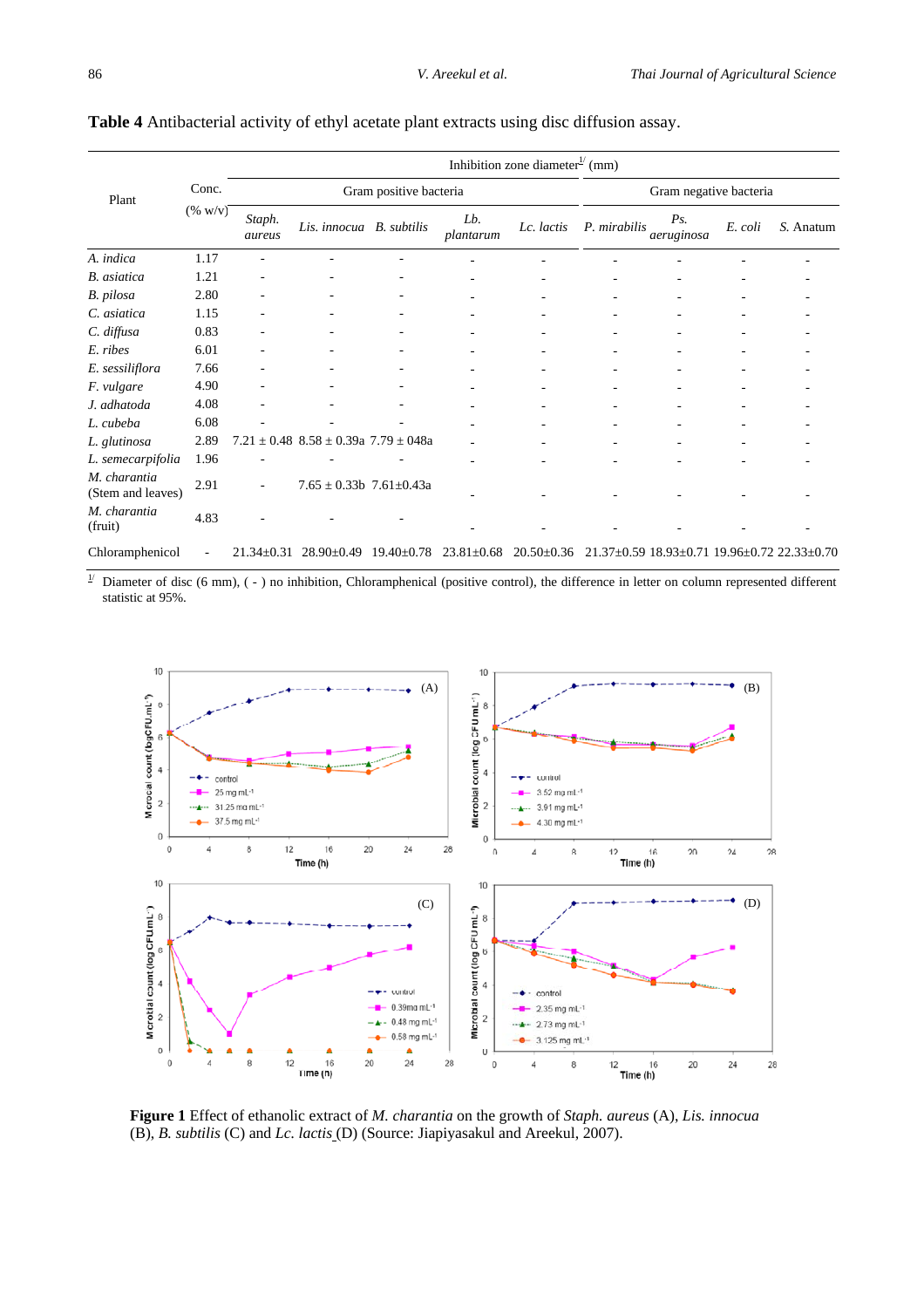| Microorganism       | $MIC (mg mL-1)$ |
|---------------------|-----------------|
| Staph. aureus       | 25.0            |
| Lis. <i>innocua</i> | 3.52            |
| B. subtilis         | 0.39            |
| Lc. lactis          | 2.35            |

**Table 5** MICs of ethanolic extract of *M. charantia* against tested bacteria.

moderate polar solvents. From our results, only the crude ethanolic and ethyl acetate extracts showed the inhibitory effect (Tables 2 and 4).

The stem-leave extract of *M. charantia* showed higher inhibitory effect than the fruit parts (Table 2). These differences could be due to the qualitative and quantitative antimicrobial agents presented in the plant parts and their mode of actions. Our results agreed with the observations in previous studies where the ethanolic *M. charantia*  extract inhibited gram-positive *Staph. aureus* with no inhibitory effect on gram-negative bacteria *E. coli* and yeast *S. cerevisiae* (Supar-in, 2000; Voravuthikunchai et al. 2004). The active phytochemicals in *M. charantia* are reported to be momorcharins, momordenol, momordicilin, momordicins, momordicinin, momordin, momordolol, charantin, charine, cryptoxanthin, cucurbitins, cucurbitacins, cucurbitanes, cycloartenols, diosgenin, elaeostearic acids, erythrodiol, galacturonic acids, gentisic acid, goyaglycosides, goyasaponins and multiflorenol (Grover and Yadav, 2004).

The ethanolic extracts from *B. pilosa* showed inhibitory effect on *Staph. aureus, B. subtilis, Lis. innocua* and *S. cerevisiae.* The results were similar to that reported by Rabe and Staden (1997) who informed no inhibitory effect from aqueous extract  $(100 \text{ mg } \text{mL}^{-1})$  while methanolic extract inhibited *Staph. aureus* and *B. subtilis*. Rojas et al. (2006) also reported that crude extract (root and stem) showed inhibitory effect against *Staph. aureus, B. cereus* and *S. cerevisiae*. However, in this study, no inhibitory effect was observed in *E. coli* which was different from the previous studies (Khan et al., 2001; Cos et al., et al., 2002; Rojas et al., 2006), *B. subtilis* (Oliveira et al., 2007), *Sal.* Anatum (Khan et al., 2001; Cos et al., 2002), *Staph. aureus* (Oliveira et al., 2007), *Ps. aeruginosa* (Cos et al., 2002; Oliveira et al., 2007) and *P. mirabili* (Cos et al., 2002). Ethanolic extract of the leaves showed antimicrobial activity against *E. coli, Salmonella paratyphi* and *Shigella dysenterae* (de Padua et al., 1999). In addition, the petroleum extract of leaves was reported to have inhibitory effect on *E. coli* (Chariandy et al., 1999) while our result showed negative effect.

The antimicrobial effect of *B. pilosa* extract on various gram positive in the study might be due to the contribution of several compounds such as quercetin 3-*O*-rabinobioside, quercetin 3-*O*rutinoside, chlorogenic acid, 3,4-di-*O*caffeoylquinic acid, jacein and centaurein (Chiang et al., 2004). Moreover, major active compounds in leave of *B. pilosa* var. *radiata* were caryophyllene and τ-cadinene. (Deba et al., 2008).

The leave extract of *L. glutinosa* inhibited *Staph. aureus, B. subtilis* and *Lis. innocua* in both solvent extracts (ethanol and ethyl acetate). Our results were similar to those of Mandal et al. (2000) which reported the antibacterial activities by methanolic extract of *L. glutinosa* (bark) against gram-positive and gram-negative strains. It may be due to different parts of this plant containing different active compounds (Chowdhury et al., 2008). However, the leave extract in this experiment ineffectively inhibited only gram-negative bacteria. Grosvenor et al. (1995) also showed positive antimicrobial activity in *Staph. aureus* of *L. elliptica* (leaves) and *L. robusta* (leaves) with no observation in *S. cerevisiae*. Even in different species, those plants may contain the same antimicrobial agents. Chowdhury et al. (2008) reported that chemical constituents of leaf oil in *L. glutinosa* were identified as a-muurolene, βmyrcenem, caryophyllene, cinnamyl acetate, phytol and other constituents that might be contributed to its antimicrobial activity.

The other tested plants showed no inhibitory effect. The results were in disagreement with the previous studies concerning the inhibitory effect of *F. vulgare* extract on *B. subtilis* (Kwon et al., 2002). However, numerous reports informed that some plants showed inhibition to different microorganisms for example, the inhibitory effect of *A. indica* and *C. asiatica* on *Propionibacterium*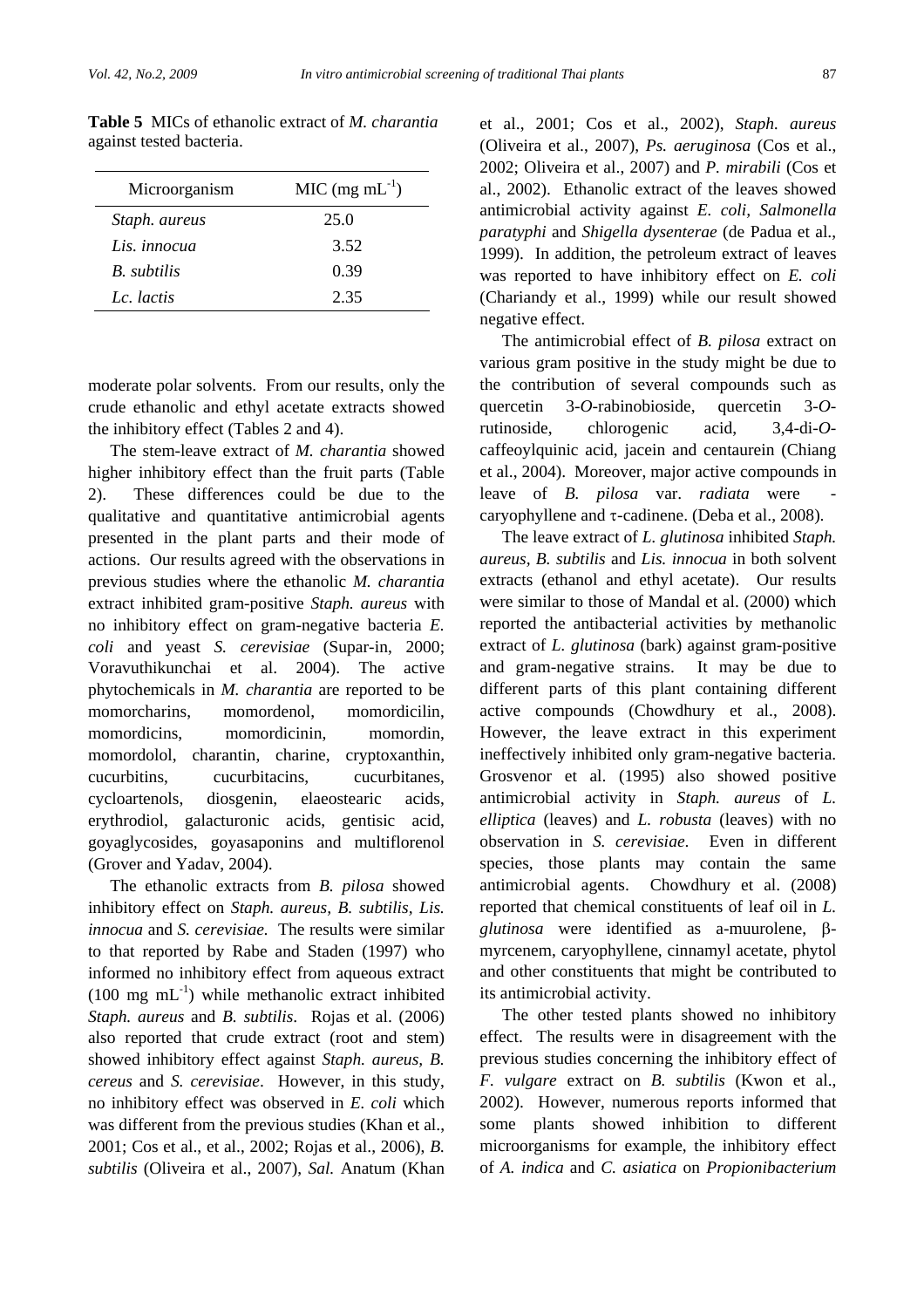*acnes* and *Staphylococcus epidermidis*  (Chomnawang et al., 2005), aqueous extract of *M. charantia* (whole plant) on *Candida albicans* and *Cryptococcus neoformans* (Schmourlo et al., 2005), ethanolic extract of *M. charantia* (fruit) on *Aspergillus flavus* (Thanaboripat et al., 2006)*.* In addition*,* embelin isolated from *E. ribes* exhibited the inhibition on *Staph. aureus, Sal. Typhi, P. mirabilis* and *Ps. aeruginosa* (Chitra et al., 2003). The difference in extraction procedure, plant part, susceptibility of tested microbial strain, botanical varieties, geographical origin and cultivation sites may contribute to different level antimicrobial agents resulting in significantly different experimental results (Cowan, 1999).

MICs of *M. charantia* in the tested bacterial strain indicated that *B. subtilis* was the most susceptible  $(0.39 \text{ mg } \text{mL}^{-1})$  whereas the most resistant was *Staph. aureus* (25 mg mL-1). This result might be contributed to different mode of action. The MBC value  $(0.48 \text{ mg} \text{ mL}^{-1})$  was only observed in *B. subtilis.* The results indicated that *B. subtilis* was the most susceptible microorganism.

In conclusion, of all the sample extracts from plant parts, only a few ethanolic extracts showed antimicrobial activity. In this study, the ethanolic extract from *M. charantia* had the highest broad spectrum and antimicrobial property. *M. charantia*  broadly inhibited gram-positive bacteria, followed by *B. pilosa* whereas the other plants had no effect. The plant sample could not inhibit yeast and mold. The study also indicated that solvents affected the inhibitory effect*. M. charantia* extract showed MBC value of 0.39 mg  $mL^{-1}$  on *B. subtilis.* 

This study was a preliminary evaluation of antimicrobial activity of the plants. It indicated *M. charantia* to have the potential antimicrobial activity that could be applied in human food. More development of extraction methods and fractionations of extracts should be carried out in order to further investigate the active compounds.

### **Acknowledgments**

The research project was supported by Thailand Research Fund under TRF Senior Research Scholar Grant #RTA 4880006. The authors wish to thank Prof. Dr. Sutharm Areekul, a senior researcher of the Royal Project Foundation and his teams for technical assistance in the collection and identification of plant samples.

### **References**

- Alzoreky, N.S. and K. Nakahara. 2003. Antibacterial activity of extracts from some edible plants consumed in Asia. Int. J. Food Micorbiol. 80: 223- 230.
- Ahmad, I. and A.Z. Beg. 2001. Antimicrobial and phytochemical studies on 45 Indian medicinal plants against multi-drug resistant human pathogens. J. Ethnopharm*.* 74: 113-123.
- Chariandy, C.M., C.E. Seaforth, R.H. Phelps, G.V. Pollard and B.P.S. Khambay. 1999. Screening of medicinal plants from Trinidad and Tobago for antimicrobial and insecticidal properties. J. Ethnopharm. 64: 265-270.
- Chiang, Y., D. Chuang, S. Wang, Y. Kuo, P. Tsai, and L. Shyur. 2004. Metabolite profiling and chemopreventive bioactivity of plant extracts from *Bidens pilosa.* J. Ethnopharm. 95: 409-419.
- Chitra, M., C.S. Shyamala Devi and E. Sukumar. 2003. Antibacterial activity of embelin. Fitoterapia 74: 401-403.
- Chomnawang, M.T., S. Surassmo, V.S. Nukoolkarn and W. Gritsanapan. 2005. Antimicrobial effects of Thai medicinal plants against acne-inducing bacteria. J. Ethnopharm. 101: 330-333
- Chowdhury, J.U., N.I. Bhuiyan and N.C. Nandi. 2008. Aromatic plants of Bangladesh: essential oils of leaves and fruits of *Litsea glutinosa* (Lour.) C.B. Robinson. Bangladesh J. Bot. 37: 81-83.
- Cos, P., N. Hermans, T.D. Bruyne, S. Apers, J.B. Sindambiwe, D.V. Berghe, L. Pieter and A.J. Vlietinck. 2002. Further evaluation of Rwandan medicinal plant extracts for their antimicrobial and antiviral activities*.* J. Ethnopharm. 79: 155-163.
- Cowan, M.M. 1999. Plant products as antimicrobial agents. Clin. Microbiol. Rev. 12: 564-582.
- de Boer, H.J., A. Kool, A. Broberg, W.R. Mziray, I. Hedberg and J.J. Levenfors. 2005. Anti-fungal and anti-bacterial activity of some herbal remedies from Tanzania. J. Ethnopharm. 96: 461-469.
- de Padua, L.S., N. Bunyapraphatsara and R.H.M.J. Lemmens. 1999. Plant Resources of South-East Asia No 12(1): Medicinal and Poisonous Plants. I. Backkhuys Publishers, Leiden, the Netherlands.
- Deba, F., T.D. Xuan, M. Yasuda and S. Tawata. 2008. Chemical composition and antioxidant, antibacterial and antifungal activities of the essential oils from *Bidens pilosa* Linn. var. *radiata*. Food Control. 19: 346-352.
- Dupont, S., N. Caffin, B. Bhandari and G.A. Dykes. 2006. *In vitro* antimicrobial activity of Australian herb extracts against food related bacteria. Food Control. 17: 929-932.
- Food Control Division. 2008. Produced and consumed food in country is safety and international